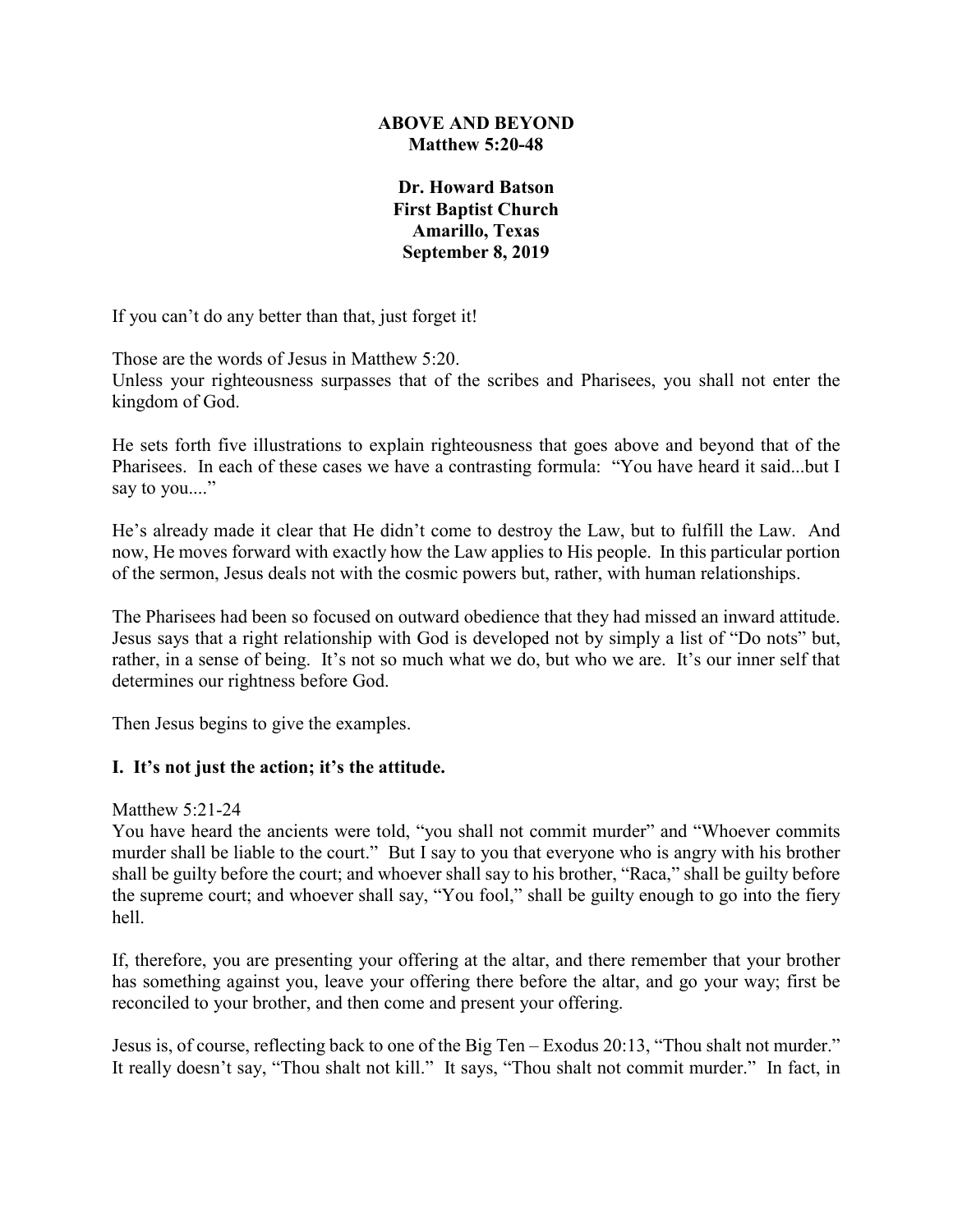Exodus 21:12 it says that if someone commits murder, he shall be put to death. The commandments are not self-contradictory.

Maybe Jesus was saying something like this: **Having heard the familiar commandment against murder, I have something fresh and revolutionary to teach you. This new teaching is not only that you shall not commit murder, but that you must not be angry with your brother; for**  even if you only do this second thing, you will be guilty before the court. (Carl Vaught, *The Sermon on the Mount***, p. 64)**

The word for anger here comes from the word *orge*. It is not *thumos* – quick, flaring anger. This is a deep-seated anger, that smoldering, festering caldron from which violent action springs. We must get beyond the act of murder to the attitude of anger.

**Clarence Darrow was so bold as to say, "I have never killed a man, but I've read many obituaries with great pleasure."** That's a perfect portrayal of the sin of anger. Like Clarence Darrow, you and I have probably never killed a man. But how many times have we taken pleasure in their fall or their hardship? How many times have we been angry enough to wish that somebody didn't exist? **Benjamin Franklin used to say, "Anger is never without reason, but seldom a good one."**

Anger steals away the good moments of life and exposes our worst selves to an already broken and sinful world.

Perhaps you heard about the man who was being tailgated by a stressed-out woman on a busy boulevard. Suddenly, the light turned yellow just in front of him. He did the right thing, stopping at the crosswalk, even though he probably could have beaten the red light by accelerating through the intersection.

The tailgating woman hit the roof, and the horn, screaming in frustration as she missed her chance to get through the intersection. As she was in mid-rant, she heard a tap on her window and looked up into the face of a very serious police officer. The officer ordered her to exit her car with her hands up. He took her to the police station where she was searched, finger printed, photographed, and placed in a holding cell.

After a couple of hours, a policeman approached the cell and opened the door. She was escorted back to the booking desk where the arresting officer was waiting with her personal effects. He said, "I'm very sorry for this mistake. You see, I pulled up behind your car while you were blowing your horn, flipping off the guy in front of you, and cussing a blue streak at him. I noticed the 'Choose Life' license plate holder, the 'What would Jesus do?' bumper sticker, and the chromeplated Christian fish emblem on the trunk. Naturally, I assumed you had stolen the car."

God's people must not become imprisoned by *orge* – deep-seated, brooding, destructive anger.

The Aramaic here for *raca* is the sound one makes when one is hacking, preparing to spit on another. It is left untranslated as *raca* for us to get a first-hand sense of the word. If you have an inner anger that drives you to want to spit on someone, you have a murderous heart.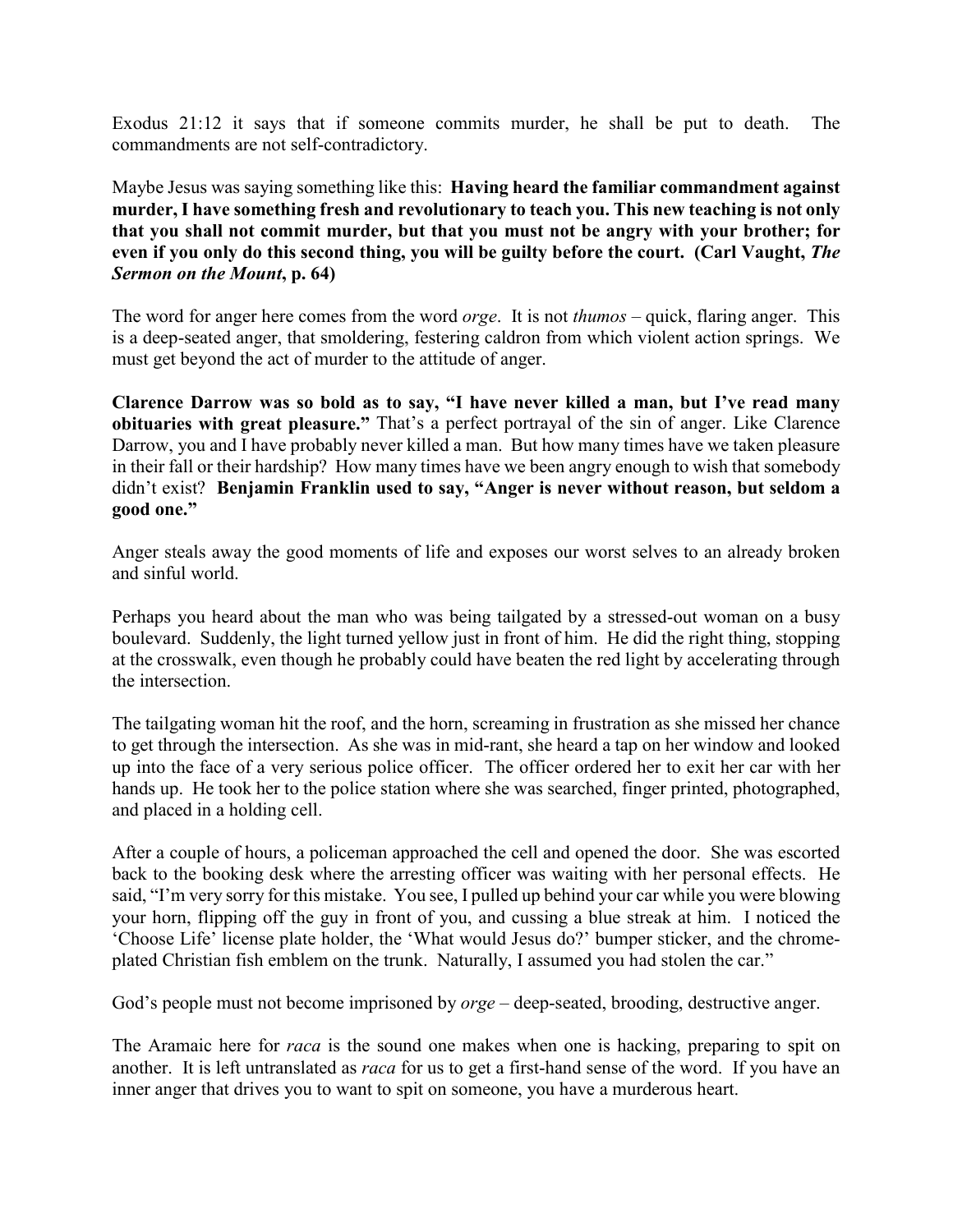Or, if you call them a fool. The Psalmist has said, "The fool has said in his heart, 'There is no God'" (Psalm 14:1). Do not call your brother a *moros*, from which we get the word moron. If you declare that your brother is living as someone beyond even the fear of God, you have questioned his very right of being, and you are in danger of gehenna of fire - the smoldering garbage dump south of Jerusalem that came to stand for future punishment.

I want you to notice something in this passage. How many times do we hear the word "brother" used? Verse 22 – "brother." "Brother" again in verse 22. Verse 23 – the word "brother," and verse 24. He's not speaking to the world. He's speaking to the family of faith.

He advises that if we have anger in our hearts toward someone else, even before we come to worship, we ought to leave our offering at the altar and go our way and first be reconciled to our brother. The Mishnah taught that unless an offense against a neighbor is taken care of, not even a day of atonement will avail.

You know, sometimes when we reconcile with our alienated friend, the longer we talk, the more self-indulgent the discussion becomes. The more we prolong the encounter, the more intent we become on reliving the predicament instead of recovering the source of power that will take us back to the altar. What we need to say to our friend is, "This is what I've done. And I'm sorry I've done so." All the rest is often verbiage of hurt. And verbiage that recreates the slight.

So it's not just the action. It's the attitude.

# **II. It is not just the deed; it's the desire.**

He gives another example (Matthew 5:27-28)

You have heard it said, "You shall not commit adultery"; but I say to you that everyone who looks on a woman to lust for her has committed adultery with her already in his heart.

Though, of course, the act of adultery has more serious social consequences, the intentional desire to awaken lust is equally sinful in God's sight. There is no well-marked boundary between desire and deed in the eyes of Jesus.

It may well be that these Pharisees, these religious leaders were so intent on punishing those who had been caught in the act of adultery that they were not prepared to give an account of their own desires, the blackness of their own hearts. Theirs was a preoccupation with the overt act, with little attention to the inward desire.

We have a similar scene in John's gospel when the woman is caught in adultery and the Pharisees are ready to stone her. And Jesus, instead, says, "He who is without sin among you, let him be the first to throw a stone" (John 8:6-7). Jesus again turns their attention away from the overt act of adultery by the woman to the deepest recesses of their own soul, for there is the fundamental dimension of sin.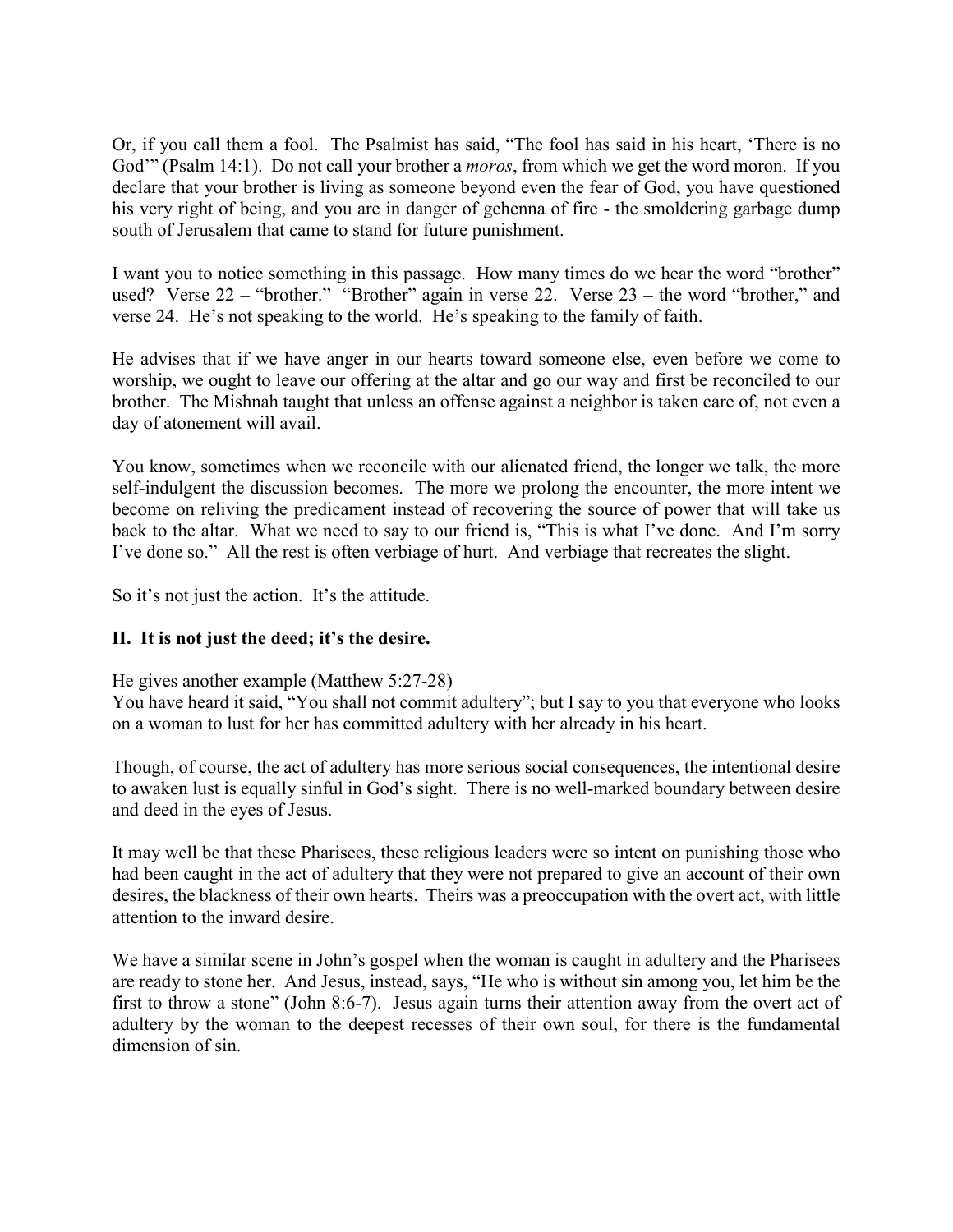Have you heard of "bleeding Pharisees?" Perhaps they acquired the name from the fact they so dreaded the possibility of adultery that they wore blindfolds, causing them to stumble in the streets until their heads and bodies bled.

The blindfold, of course, did no good, for it did not cover the mind. If you are going to wear a blindfold, He said, "you might as well pluck out your right eye or cut off your right hand."

C. S. Lewis, who lived celibate most of his life, wrestled with the problem of lust and came to understand it well. In his literary work, he has his master demon, Screwtape, explain to the apprentice tempter Wormwood, "The trough periods of the human undulation provide excellent opportunity for all the sensual temptations, particularly those of sex.... The attack has a much better chance of success when a man's whole inner world is drab and cold and empty."

Jesus says, "Don't be so proud you're not committing the deed. Rather, look at the desires of your own heart."

There is a third example He gives.

## **III. Move beyond swearing and go to simplicity.**

#### Matthew 5:33-37

Again you have heard that the ancients were told, "You shall not make false vows, but shall fulfill your vows to the Lord." But I say to you, make no oath at all, either by heaven, for it is the throne of God, or by the earth, for it is the footstool of His feet, or by Jerusalem, for it is the city of the great King. Nor shall you make an oath by your head, for you cannot make one hair white or black. But let your statement be, "Yes, yes" or "no, no"; and anything beyond these is of evil.

There are a lot of passages – Exodus, Leviticus, Numbers, Deuteronomy – on the topic of vowmaking. But the very existence of a vow introduces a double standard. If you must swear by someone greater than yourself, then your own character and your own words are not dependable. If someone needs to say, "I promise" four times – then you've experienced the fact that their single promise isn't likely to be kept. Jewish tradition held that oaths using God's name – if you swear by God – were binding, whereas those avoiding God's name were not.

Jesus says that's a misguided practice, because God is involved in all such transactions. If you don't swear by God but by heaven, you need to realize heaven is His throne. And if you don't swear by heaven, but you reduce it to swearing by earth – well, earth is His footstool and Jerusalem is His city.... You get the picture. What the followers of Christ are to do is simply answer yes or no and stand by their word.

Perhaps we've all been involved with somebody who didn't do what we expected. And they might reply, "Well, I didn't really promise I would do that." Or the child who later shows his fingers were crossed behind his back. Or, "I didn't say 'Cross my heart and hope to die.'" Children speak that way. What they're suggesting is that their own word is not good enough unless it is bolstered by swearing – by an oath or a vow.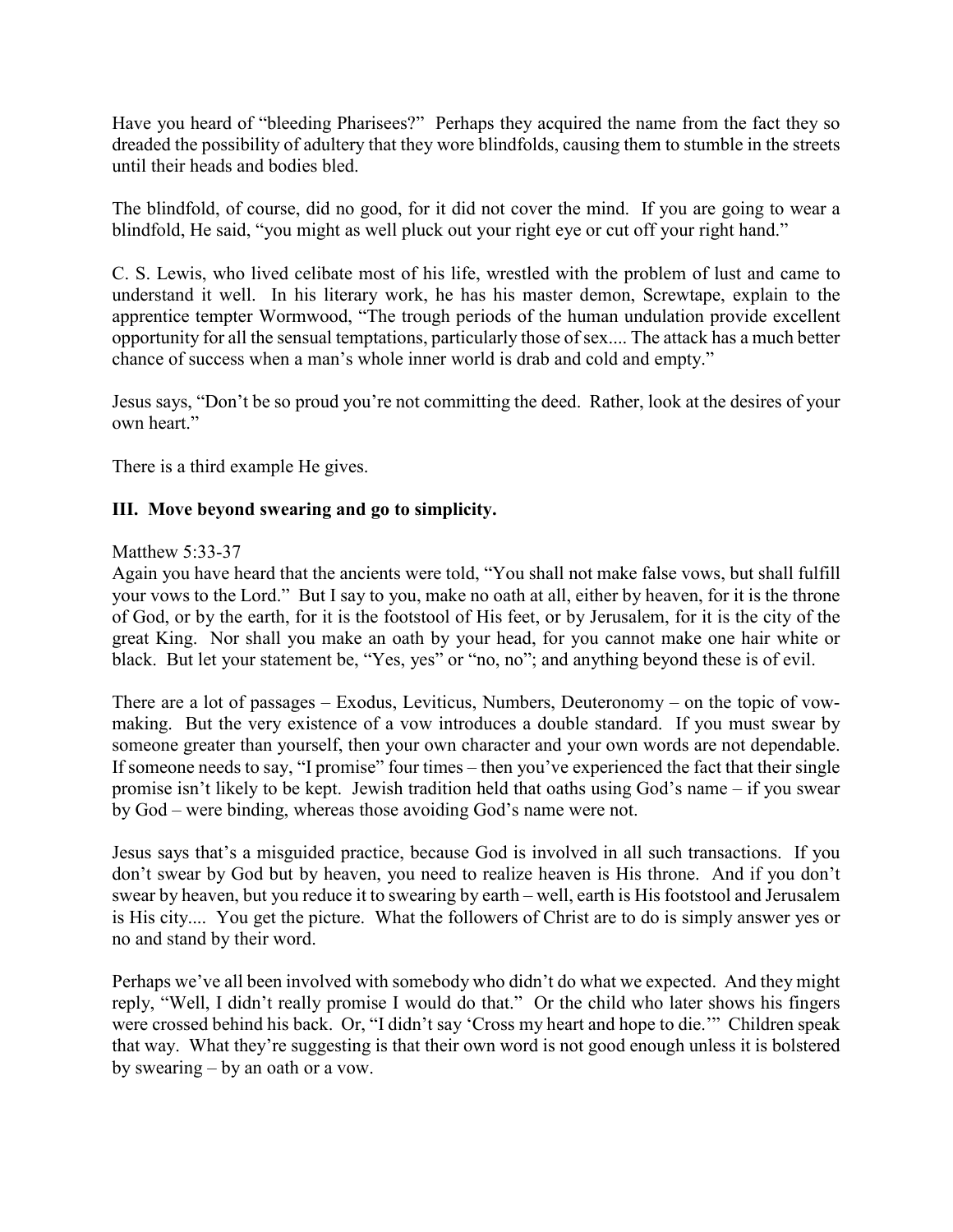God's people are to be children of truth. We all know who is the father of lies.

**I came across a study by Robert Feldman which determined that men and women lie with virtually the same frequency. The work is from a social psychologist from the University of Massachusetts. But I found it interesting that even though both genders lie equally, they lie for different reasons. Women are more likely to lie to make other people feel better ("I really love your outfit"), whereas men lie to make themselves look better ("I brought in the big contract today"). (***On Mission***, Summer 2005)**

According to Feldman, men have an innate tendency to build themselves up, while women have an innate tendency to build others up.

Let your yes be yes, and your no be no.

And our lies can cause us difficulty in all of our relationships.

Alice was going to bake a cake for the church ladies group bake sale. But she forgot to do it until the last minute. She baked an angel food cake, and when she took it from the oven, the center dropped flat. "Oh dear," she said, "there's no time to bake another cake, and I promised." So she looked around the house for something to build up the center of the cake. Now, for those of us who make cakes, this is not a far-fetched plan or remedy. She found the solution in the bathroom – a small roll of toilet paper. She plunked it into the middle of the cake, then covered it with icing. The finished product looked magnificent.

She rushed it to the church. She gave her daughter some money, instructing her to be at the bake sale the first minute it opened to buy the faulty/fake cake and bring it home. When the daughter arrived at the sale, the attractive cake had already been sold to an early bird who came by before the opening bell. Alice was beside herself. Things got worse a couple of days later. Alice was invited to a friend's home where two tables of bridge were to be played that afternoon. After the game, a fancy lunch was served and, to top it off, the cake in question was presented for the dessert. Alice saw the cake. She started to get out of her chair, rush into the kitchen, and explain the horrible ordeal to the hostess. But before she could get to her feet, one of the other ladies said, "What a beautiful cake!" Alice sat back in her chair in disbelief when the hostess – a prominent church member and deacon's wife – said, "Why thank you. I baked it myself."

**Or, if you have college students, you'd better be doubly beware. The next time a kid calls home from college, there is a 50-50 chance the student is lying. A study of University of Virginia college students found that when they talk to their mothers, the college students lie about once in every two conversations.**

**There is a little consolation: They lie even more to strangers.**

**The study participants recorded every conversation they had and what lies they told for a**  week. The group of 77 college students ended up telling more than 1000 lies over that short **time period, and averaged about two lies per day per student. They lied 77 percent of the**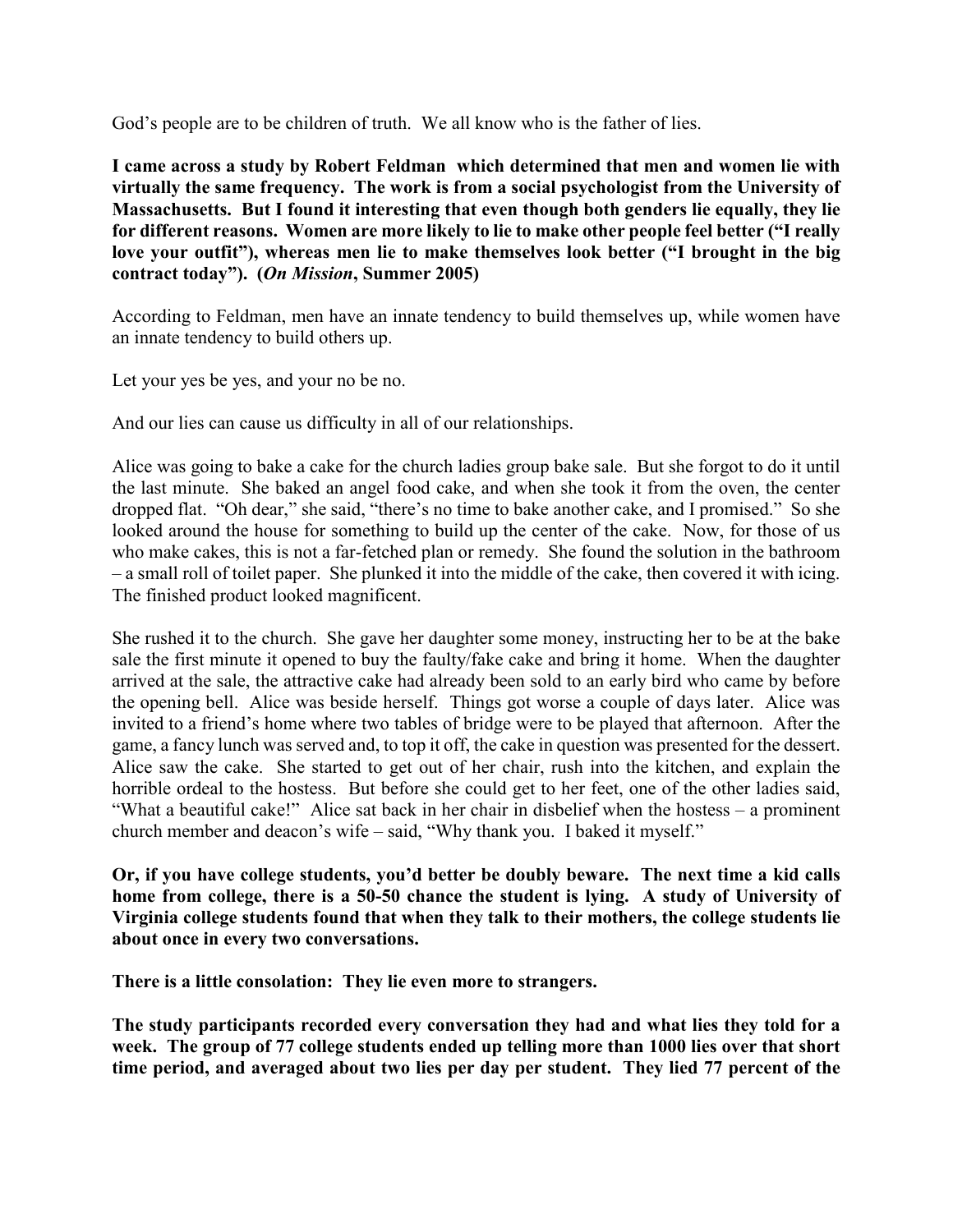**time to a stranger. They lied 46 percent of the time to their mom, and 34 percent of the time to their boyfriend or girlfriend.**

**So, when they say a textbook costs \$60, it's probably about half that much and they want to pocket the rest of the money. When they claim they were staying up late for a test, no telling**  what they were doing. (Malcolm Ritter, "Study: College students often lie to mom," Waco *Tribune Herald***, 8/16/1995)**

Let your yes be yes, and your no be no.

Here are some practical guidelines for our conversations.

•Make only agreements you intend to keep.

If you have no intention of keeping your word, don't say that you'll do it. If you're a tile contractor, do not say to someone, "I'll be there Tuesday morning at 8 to lay your tile," unless you intend to keep that commitment.

•Avoid making fuzzy agreements.

"I'll get back to you sometime on that" – which is another way of saying, "I want to put off telling you no. Just say no.

•Give the earliest notice when agreements must be broken.

"I need to inform you that the data I agreed to get you by Friday afternoon will not be ready until Tuesday at 5:00 p.m. Sorry, computer trouble made this impossible to accomplish."

Let your yes be yes and your no be no.

There is another example.

## **IV. Not retaliation, but release.**

Matthew 5:38-42

You have heard it said, 'An eye for an eye, and a tooth for a tooth.' But I say to you, do not resist him who is evil; but whoever slaps you on your right cheek, turn to him the other also. And if anyone wants to sue you, and take your shirt, let him have your coat also. And whoever shall force you to go one mile, go with him two. Give to him who asks of you, and do not turn away from him who wants to borrow from you.

*Lex talionis* dates way back with evidence from the 18th century B.C. and the law code of Hammurabi. It's found three times in the Old Testament (Exodus 31:24; Leviticus 24:20; Deuteronomy 19:21). The original intention of "eye for an eye" or "tooth for tooth" was to set the example that you couldn't do more harm than was done to you. It was actually a kind law that said you could not go beyond the wrong. If your neighbor cuts off you hand, you cannot in return take his life. You can only take his hand. You see the principle.

But Jesus says now, as God's people, we shouldn't be about retaliation but, rather, about release. Release your brother from the obligation. If someone slaps you on the right cheek, turn to him the other also.